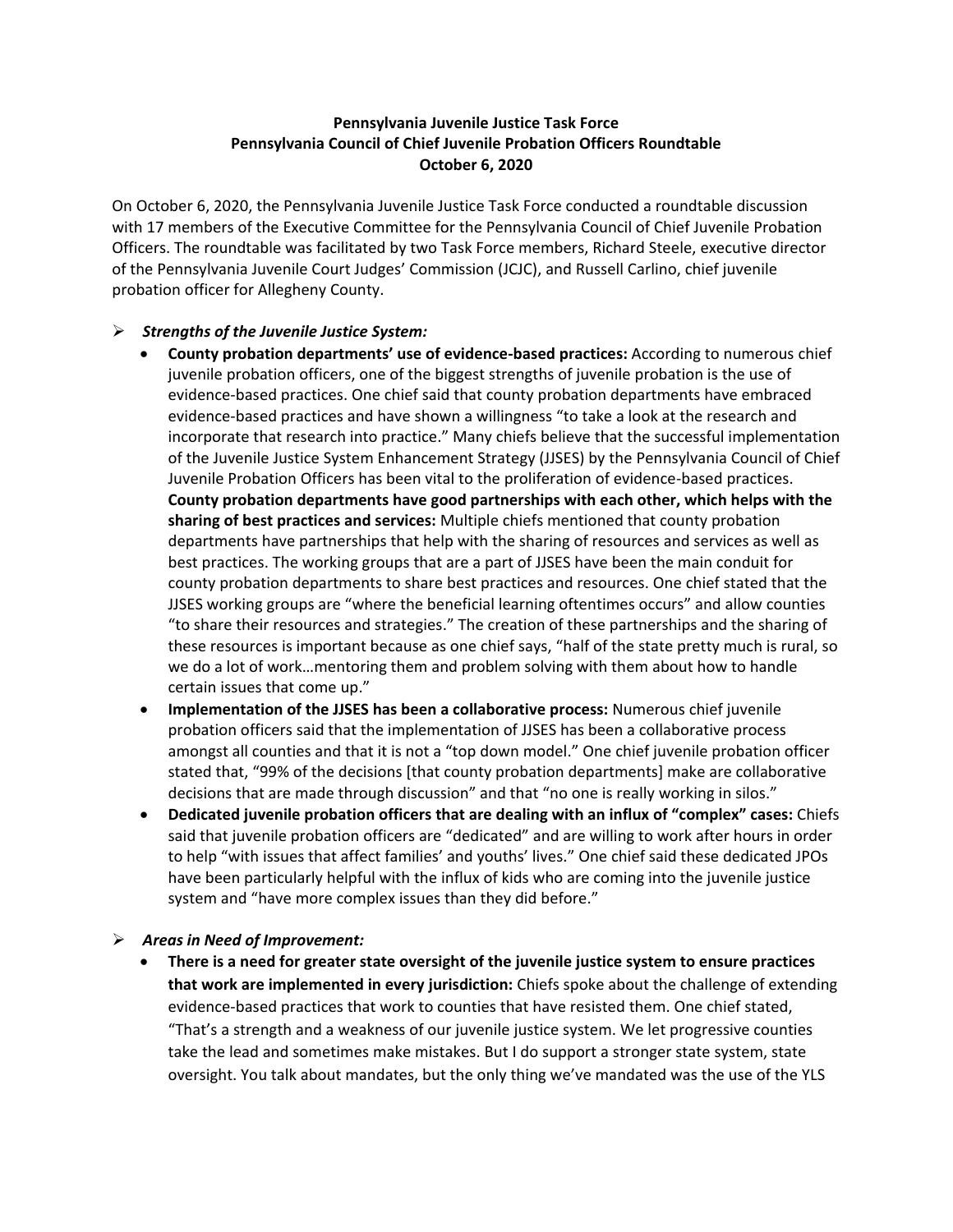and the one county that didn't do it lost funding." Chiefs spoke about increased funding for JCJC to strengthen oversight of how juvenile justice is implemented across Pennsylvania.

- **Some chiefs have seen an increase in charging youth as adults, when those youth could be better supervised and served in the juvenile justice system:** Some chief juvenile probation officers said that they have seen an increase in the amount of youth who have been directly filed to the adult system. However, chiefs believe that the juvenile court is best suited to treat and supervise youth who are directly filed to adult court. One chief said, "We've seen an all-time high in our county this year" in youth charged as adults. Another chief said "that the juvenile justice system can better serve [youth who are directly filed to adult court and that]…the adult system is light years behind [the juvenile system] in terms of treatment and services."
- **Fines and fees are inconsistently applied due to lack of statewide guidance:** Chiefs said fines and fees vary county-to-county. Multiple chiefs believe that counties should discontinue the use of fines and fees and instead focus on the collection of restitution. As one chief said, **"**We never charge fines or fees because youth already have a hard time paying off restitution, which is what the focus should be." Another chief said some counties do not factor in whether the financial obligations impose undue hardship, noting, "Some counties have a willingness to acknowledge undue hardship for whether a kid can pay. That's not in every county." The chief went on to say that "there's really a need for a conversation about what is the best practice around [issuing fines and fees] and make sure the courts across the commonwealth are consistently applying this [practice]."
- **More funding is needed to divert more youth from the delinquency system:** Numerous chiefs discussed the necessity for more resources to implement diversion programs to divert youth from the system entirely. One chief stated, "prevention dollars need to come into play at somewhere in this conversation because we need to prevent them from even coming into the delinquency perspective."
- **Costs averted from reductions in out-of-home placement are lost rather than reinvested into areas that are most effective:** The chiefs discussed how savings from fewer youth going to placement had not necessarily been reinvested. Because [the Department of Human Services] is so large, that money goes into a deep, dark hole and we never see it again," one participant said. "We've not seen anything in the way of grant-in-aid increases."
- **Funding more alternatives to detention would reduce the number of youth in detention facilities:** Chiefs said there is a need for a "wider array" of alternatives to detention. One mentioned that in order to successfully implement JJSES, juvenile probation "really [needs] that true array of [detention alternatives that are] available and right now that just doesn't exist."
- **Not all counties are using the Pennsylvania Detention Risk Assessment Instrument (PaDRAI):**  Chief Juvenile Probation Officers said that not all counties are utilizing the PaDRAI. One chief commented that if counties do not use the PaDRAI then they will be unable to address disproportionate minority contact within the juvenile justice system. Another chief said that they should provide more incentives for counties to utilize the PaDRAI.
- **Private providers are refusing to accept and serve youth with "complex" needs, forcing those youth deeper into the juvenile justice system:** Chiefs reported that they are unable to "find providers who are willing to work" with kids who have "complex" needs even though these youth "are the ones who need services the most." One chief said that the lack of willingness by private providers to serve these youth results in them being placed in "state secure units because [juvenile probation] can't find any other option [for treatment]."
- **A more streamlined funding process with standardized incentives for juvenile probation departments is needed:** Chief juvenile probation officers said that the funding for juvenile